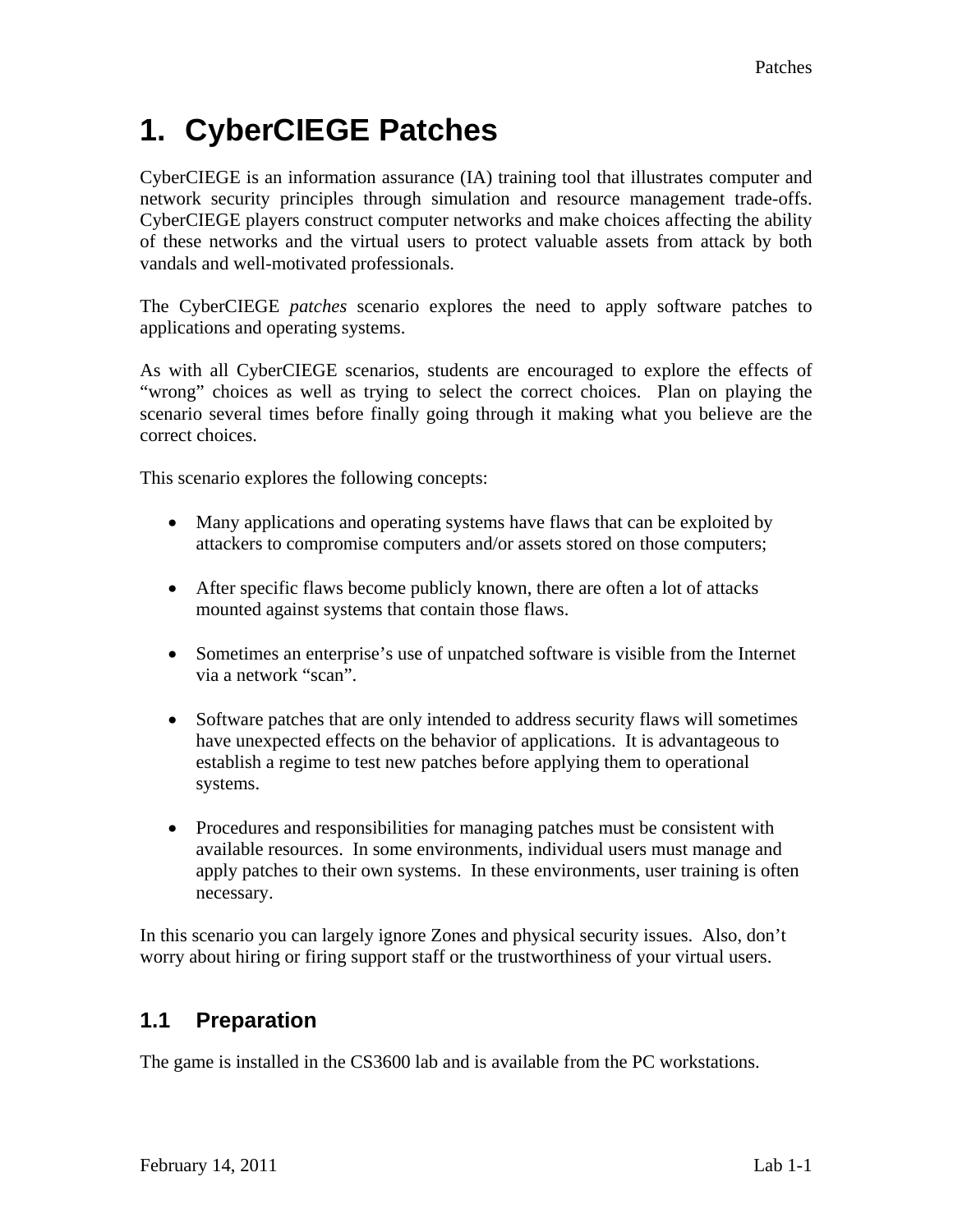From the CyberCEIGE folder on the desktop, open the CyberCIEGE icon. This will start the "Campaign Player" seen in [Figure 1-1](#page-1-0).

If you have not yet played a few introductory scenarios, you may wish to click the *Help* button and then select Help & *Getting Started*, which will open a browser to a page that will help familiarize you with CyberCIEGE, including a few brief movies.

| 鱼<br><b>Help Advanced</b>                                                                                                                                     | $  $ $\Box$ $\times$ |
|---------------------------------------------------------------------------------------------------------------------------------------------------------------|----------------------|
|                                                                                                                                                               |                      |
| Ш<br>Can you keep the network alive?<br><b>Campaign: Starting Scenarios</b><br>Change                                                                         |                      |
| <b>Scenarios</b>                                                                                                                                              | <b>Saved Games</b>   |
| <b>Introduction Scenario</b><br><b>Physical Security</b><br><b>TirePly Filter Scenario</b><br>Patches<br>GenesRus Biotech<br>Technical User Training Scenario |                      |
|                                                                                                                                                               | <b>VIEW LOG</b>      |
| <b>PLAY</b>                                                                                                                                                   | <b>CLOSE</b>         |

<span id="page-1-0"></span>**Figure 1-1. Select Patches and Click Play** 

Select "Patches" from the scenario list. Then click the "Play" button.